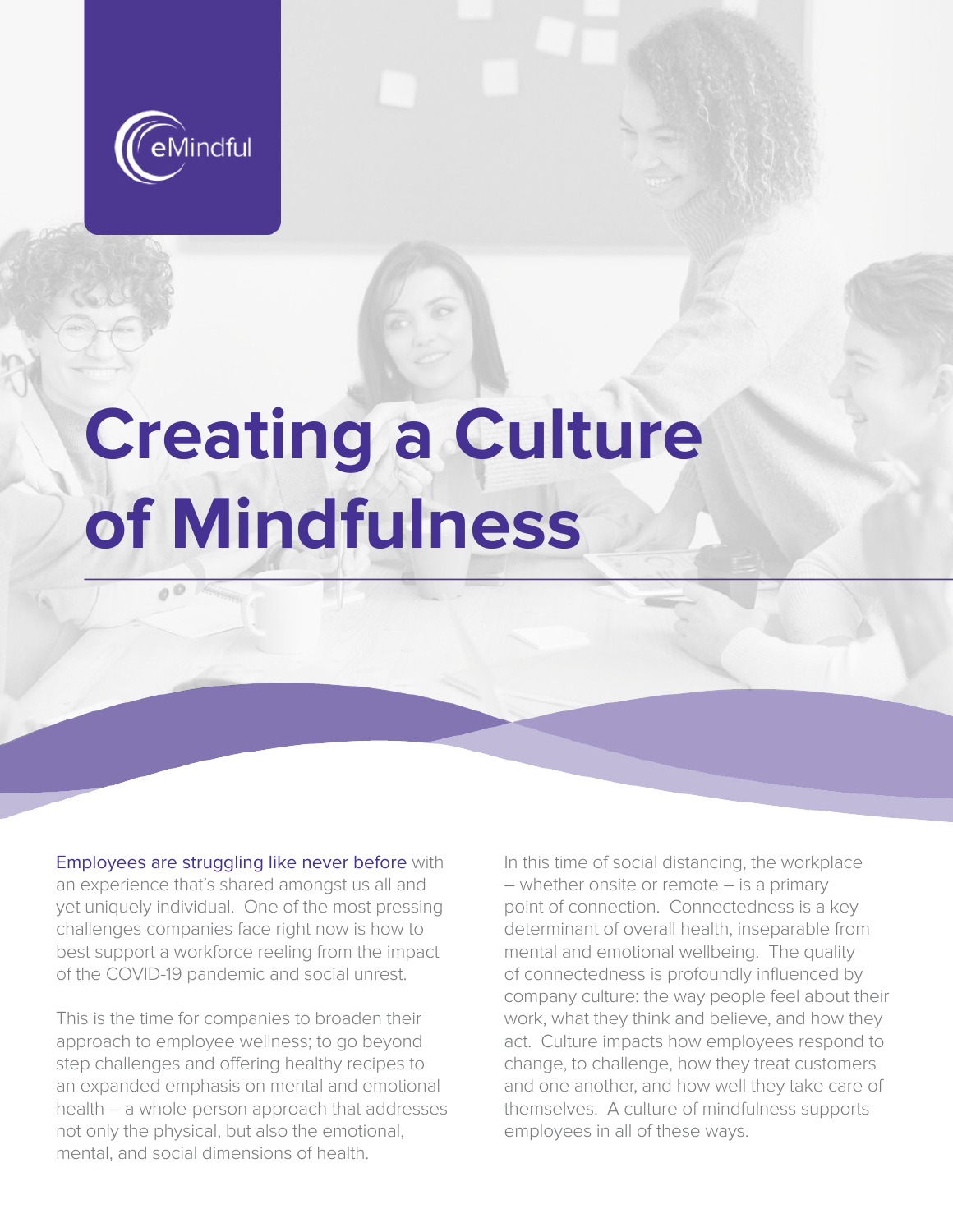The capacities developed through mindfulness training – like the ability to focus one's attention, embrace change, and regulate one's emotional state – are foundational to mental health. These kinds of skills impact employees' work performance and help them make healthier choices around eating and activity, substance use, sleep, and the ways they manage their stress. Capacities like acceptance, empathy and compassion build connectedness.

We've recently conducted two pulse surveys to better understand:

- 1. The reasons people choose to take part in the mindfulness trainings offered by eMindful.
- 2. The benefits experienced as a result of participating.

Respondents said they are motivated to participate by the need to better manage stress and anxiety, to develop and support healthier lifestyle habits, and to develop the skills of mindfulness – skills such as focus, patience, and acceptance.

They reported the benefits they've experienced, sharing that they're better able to manage stress and anxiety, sleep better, be more physically active, and make healthier choices around eating. They also shared that mindfulness training helps them practice self-compassion and compassion for others. All of these benefits connect with and contribute to emotional wellbeing.

#### **Here's a more detailed breakdown of the pulse survey results (below).**

# **A More Mindful Culture**

Culture is described by Forbes as a living thing – something we cultivate. When tended, a culture grows over time. By cultivating a culture of mindfulness, we extend the practices and benefits – including greater emotional wellbeing – to a larger population.

For employees who are new to mindfulness, a culture of mindfulness provides inspiration and opportunities to try it for themselves. For those already on board, it offers continued opportunities to learn and grow and share with others. A culture of mindfulness reminds all of us of our interconnection with one another.

Studies with police officers and firefighters found that mindfulness-based programs help decrease emotional reactivity, anxiety and mood disorders. Organizations like Google, Aetna, Mayo Clinic and the United States Marine Corps have embraced mindfulness, with the understanding that on-going training in mindfulness doesn't just enhance productivity; it builds resilience and the capacities needed in uncertain and challenging times.

Building a mindful culture begins with harnessing the energy that is already present. Leaders can model mindful presence and share their own stories. They can allow and invite employees to take part and share their experiences in an atmosphere of openness, inclusivity, and shared learning. Creating a widespread cultural shift is never easy, however, a more mindful culture can be implemented one step at a time.

"Managing stress and anxiety" "Support with mindful exercise/movement" "Provide mindful sleep meditations" "Support with mindful eating" "Practicing compassion for self and others' "Being productive in my work environment" "Dealing with anxiety about my job' "Practicing family mindfulness' "Staying connected while social distancing "Adapting to working from home" "Help with financial stress



### **Help me with... What is your motivation for participating with eM Life?**

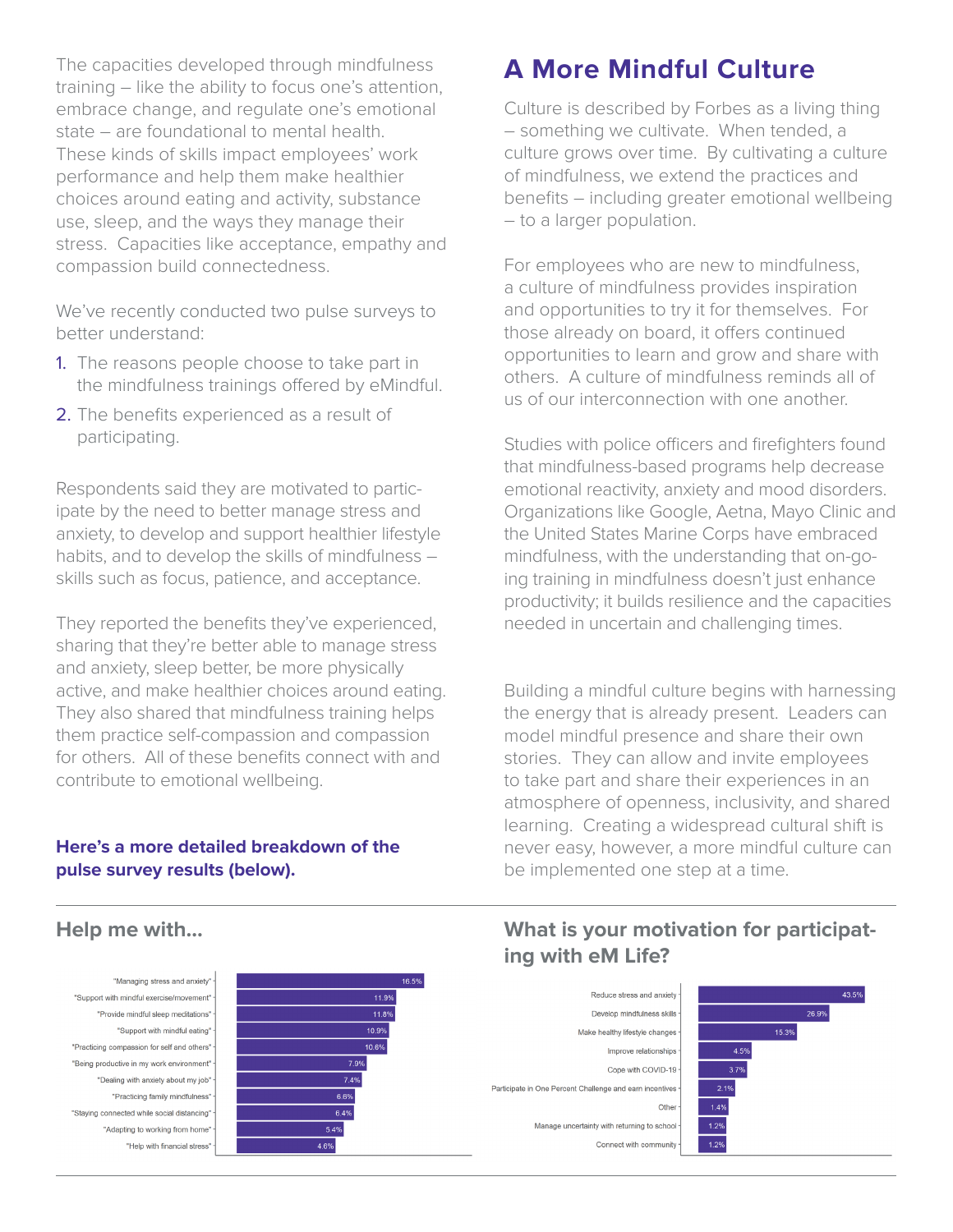## **Steps to Creating a Culture of Mindfulness**

#### **1. Be the Change**

Mindful presence is a way of being that is attentive, open and curious; accepting of what is and open to possibilities. It supports clarity – the ability to see things clearly, just as they are. U.S. Army Lieutenant General Walter Piatt, describes presence as being "on point."

When leaders themselves are under intense pressure, it's especially difficult to help employees deal with their own stress. Mindful leadership presence begins with one's self, noticing stressful thoughts or emotional reactivity, and engaging practices to support greater calmness, openness and acceptance.

This creates the space to respond skillfully; to more deeply understand the experiences of employees. It builds trust and conveys a sense of caring and support.

By modeling mindful presence, leaders lay the groundwork for a culture of mindfulness. Mindfulness training helps leaders develop the skills needed to lead others through these unprecedented times

Here's a simple practice for strengthening presence; one that can be practiced anytime, including in the midst of a tense meeting or when making tough decisions.

#### **Strengthening presence:**

Bring attention to the body, feeling the body as an anchor to the present moment. Feel the connection with the ground.

With the breath, silently say,

"I am present" (on the inbreath) "I am calm" (on the outbreath)

You can choose the words that best fit, such as: "I am present. I am focused"

- "I am present. I am open"
- "I am present. I am energized."
- "I am present. I am prepared."

#### **2. Allow time and space for employees**

Leaders need to be diligent in reaching out to employees with sensitivity and compassion, cultivating a trusting environment where employees feel safe to share what's on their minds. Connectedness is vital to mental and emotional health. It can save lives.

The eMindful pulse surveys show stress management as the number one reason for taking part in mindfulness programs – and the top benefit from participating. One of the most effective ways of helping employees manage their stress is to make it possible for them to weave moments of renewal into their work day.

We know from research that stress management can't be relegated just to weekends. To be effective, moments of renewal need to be woven into daily life. And, renewal doesn't come naturally. Researcher Richard Boyatzis says "Stress will happen, but renewal will only occur if you make it happen."

Leaders can encourage employees to take mindful breaks during the day. Mindful breaks are about restoring and renewing one's energy and focus – balancing the demands of work and supporting employees' mental and physical wellbeing.

What does a mindful break look like? It depends on what employees most need. For example, in a job that requires a lot of sitting, a break might include movement. On the other hand, it the job involves a lot of standing and moving, employees may find that putting their feet up offers needed relaxation and balance. It's all about finding activities that provide a true break – a counterbalance to the work.

#### **Here are just a few examples of activities that bring renewal into the work day:**

- **•** Mindful movement, such as walking, running, or stretching.
- **•** Engaging the senses by getting outside, listening to music, etc.
- **•** Guided mindfulness practices such as the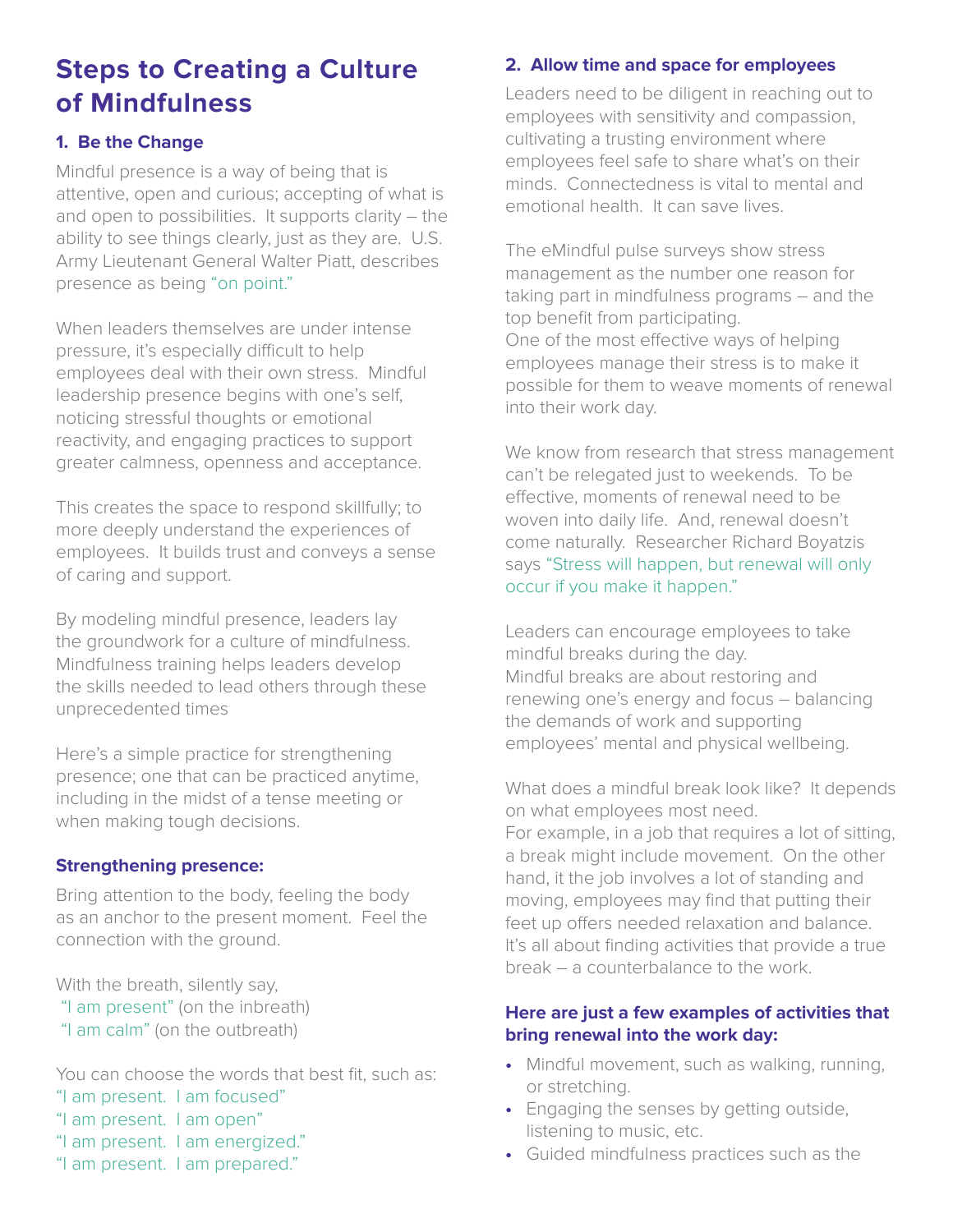Mindful Daily sessions offered by eMindful.

- **•** Connecting with a coworker.
- **•** Laughter a powerful tonic for reducing stress.
- **•** Breathing slowing and lengthening the breath.

#### **Here's a tool for easing stress that can practiced even in the midst of a busy day:**

#### **Purposeful Pause**

- 1. Take a few moments to check in with your body. Bring attention to your posture. Notice the sensations felt in the body, such as pressure or warmth.
- 2. Take a few mindful breaths and then proceed with your day.

It's sometimes helpful to create a cue – something that helps us remember to be mindful. As one example, handwashing – something we're all doing a lot of right now – can serve as a cue to take a purposeful pause, reminding you to slow down as you bring attention to the sensations of washing and drying your hands.

#### **3. Hack the Back-to-Backs**

Psychologist Bryan Robinson describes the "hustle culture" where we're always "on", pushing ourselves to the max every minute of the day. Losing sleep, forgoing exercise, and missing meals – or practicing what he refers to as "gobble, gulp, and go".

In a hustle culture, meetings are back-to-back and many of us come to those meetings rushed, distracted, and/or stressed. We're often multitasking.

It takes a few minutes to clear the mental and emotional energy from the previous meeting or task. This is something we can do together. Offering a few moments to pause and regroup allows employees the chance to gather themselves. It supports employees in being more attentive, engaged and present.

Introducing a mindful moment can be very simple, for example saying, "I know it's a busy time. Thanks for being here. Let's take a minute to set aside distractions and clear space to be present to ourselves and one another…"

Leaders can invite participants to take a deep breath, or to check-in with themselves. Leaders can check in with themselves as well, asking "On a scale of 1-10, how present am I right now?" This can be followed by a few mindful breaths to become more calm, centered, and open.

Beginning meetings in this way elevates the purpose behind coming together. It sets the tone for the entire meeting. For resources on leading mindful meetings, check out eM Life's **[Mindful Meeting Moments practices>>](https://vibe.emindful.com/programs/65)**.

#### **4. Share Best Practices**

It's through sharing that we build connections and create a sense of transparency and trust. Sharing helps buffer against the negative effects of stress.

Employees are looking for ways to manage their stress and improve their lifestyle habits. They can inspire and support one another by sharing their own experiences with mindfulness, including the positive benefits such as improved sleep, less anxiety, and more enjoyment of life's small pleasures.

Stories are especially powerful. Consider the impact of these two approaches: a manager simply reminding employees to take breaks – or, sharing her own personal experience: "For years I powered through the day without breaks, but by the end of the day I was completely deflated. I barely had the energy to be with my family. I realized something needed to change. Now I'm very intentional about breaks – usually a combination of breathing, stretching, and relaxing my mind. I don't check email or return calls. It's a few minutes that I take to myself. It seems like a small thing but it makes a huge difference – especially at the end of the day."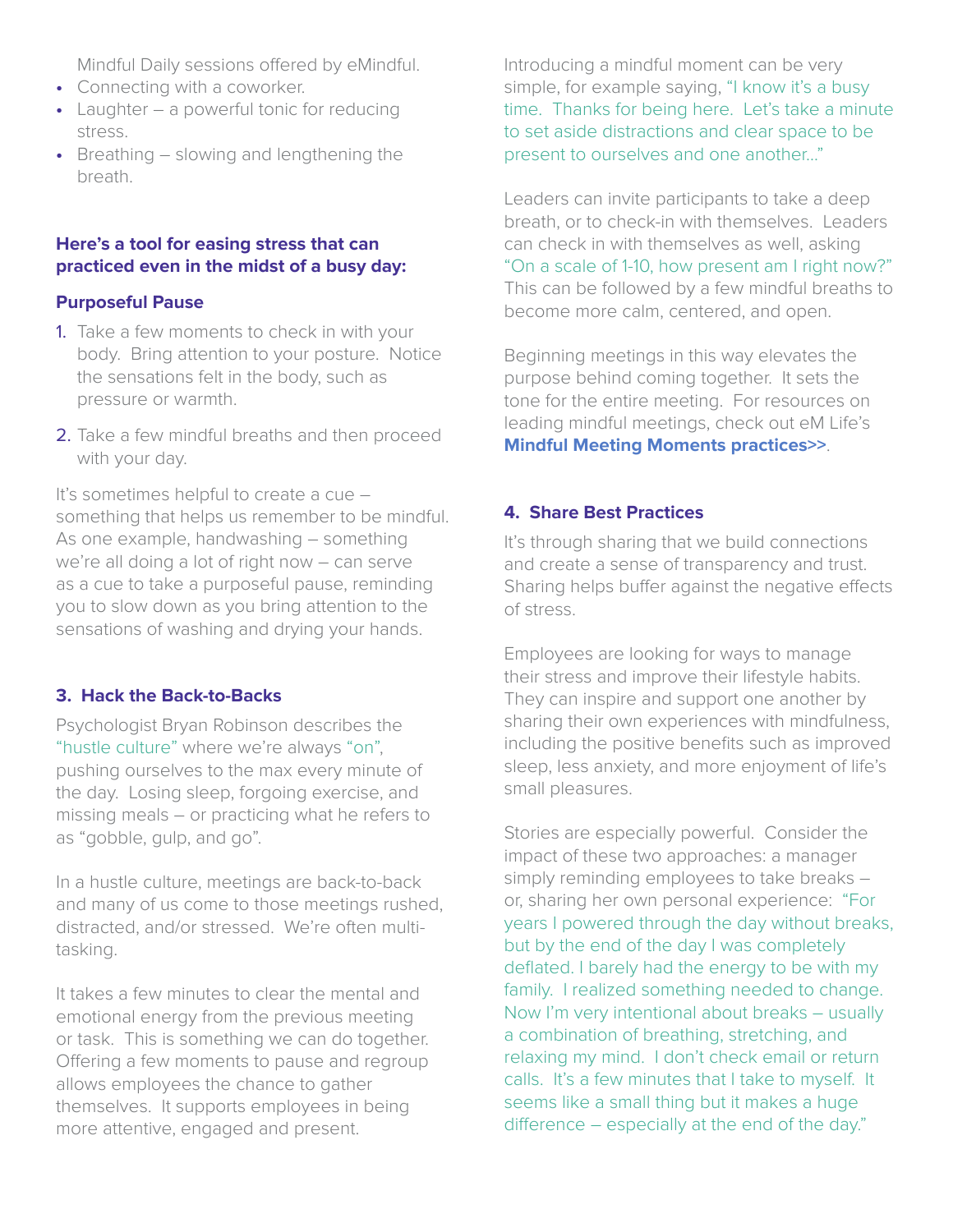When leaders share something of themselves – including their own challenges -- it lets employees know that they are not alone. It gives them permission to be more open and non-judgmental with themselves and others.

Personal experiences can inspire us, move us, or make us laugh. We might invite employees to share stories of a time when they were not mindful – the time they came to work with shoes that didn't match, or absent-mindedly poured dog food into their child's cereal bowl. We all have those moments. A mindful culture invites playfulness – and the entire range of emotional experience.

#### **5. Celebrate the wins**

One pearl of leadership wisdom is reinforcing the behaviors we want to see more of. Leaders and managers can spot and acknowledge mindfulness in action, highlighting and celebrating mindful behaviors such as:

- Focusing rather than multi-tasking
- Setting aside time for brainstorming
- Being open to diverse viewpoints
- Demonstrating cognitive flexibility
- Taking a moment to pause before responding
- Being courageous in expressing one's own truth
- Allowing and acknowledging emotions
- Accepting the reality of what is
- Maintaining a calm presence

# **A Mindful Culture Supports Thriving**

Employees are seeking ways to cope with these challenging and stressful times. They're turning to mindfulness as a way to manage stress, reduce anxiety, and to make lifestyle choices that support their overall wellbeing.

Creating a more mindful culture builds on the interest that is already there. It extends the benefits of mindfulness to a larger employee base – increasing the wellbeing of individuals and the organization as a whole.

Establishing a widespread cultural shift is never easy, however, it can be implemented in small steps over time. Leaders can lay the groundwork by modeling and celebrating mindfulness in action. They can invite employees to inspire and support one another, connecting with one another in a spirit of openness and trust.

A culture of mindfulness holds the power to help organizations and people come together and thrive together even in challenging and uncertain times.